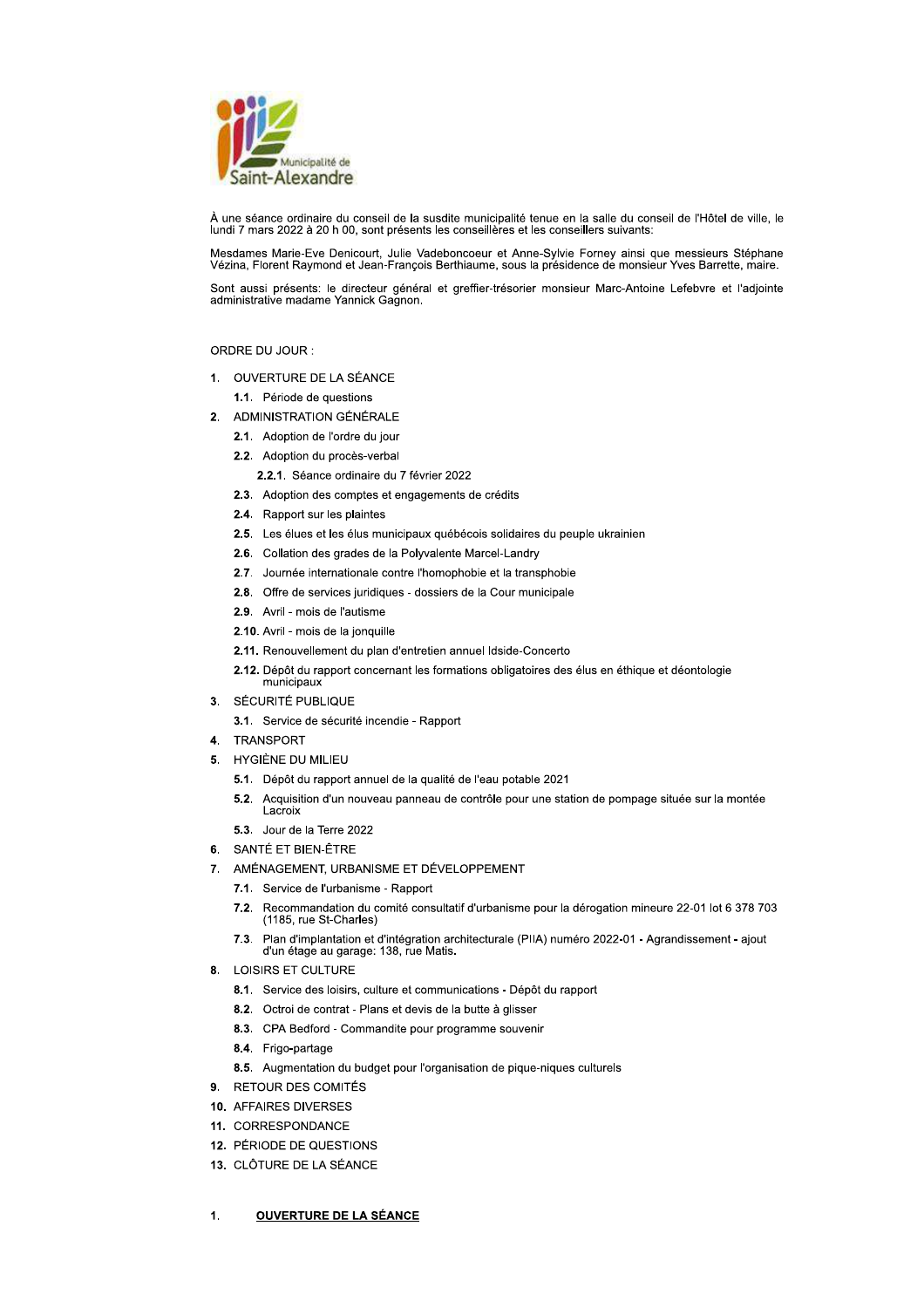Les membres présents à l'ouverture de la séance formant quorum, l'assemblée est déclarée régulièrement constituée par le maire, monsieur Yves Barrette à 20 h 00.

## Période de questions

Conformément aux dispositions de la loi, le maire invite les personnes présentes à poser des questions aux membres du conseil municipal. De plus, le public a été invité à présenter ses questions au conseil municipal, par é (poste, télécopieur, courriel ou livré à l'hôtel de ville).

Aucune question n'a été posée aux membres du conseil.

### $2.$ **ADMINISTRATION GÉNÉRALE**

### 22-03-36 Adoption de l'ordre du jour

Il est proposé par le conseiller Jean-Francois Berthiaume, appuvé par la conseillère Julie<br>Vadeboncoeur et unanimement résolu d'adopter l'ordre du jour, tout en gardant le point affaires diverses ouvert.

## Adoption du procès-verbal

### 22-03-37 Séance ordinaire du 7 février 2022

CONSIDÉRANT QUE le procès-verbal a été transmis aux membres du conseil dans les délais prescrits pour qu'ils en fassent lecture ;

**CONSIDÉRANT QUE** les membres du conseil ont individuellement pris connaissance du procèsverbal de la séance ordinaire du 7 février 2022 ;

CONSIDÉRANT QUE ceux-ci renoncent à la lecture du procès-verbal :

EN CONSÉQUENCE, il est proposé par la conseillère Marie-Eve Denicourt, appuyée par la<br>conseillère Anne-Sylvie Forney et résolu d'adopter le procès-verbal de la séance ordinaire du 7 février 2022 tel que rédigé.

Adoptée à l'unanimité

### 22-03-38 Adoption des comptes et engagements de crédits

ATTENDU QUE le conseil municipal a pris connaissance de la liste des chèques émis, des virements bancaires effectués par la Municipalité ainsi que la liste des comptes à payer pour le mois de février 2022 et s'en déclare satisfait;

ATTENDU QU'il y a lieu de les accepter et d'autoriser le paiement de ces derniers;

EN CONSÉQUENCE, il est proposé par le conseiller Stéphane Vézina, appuyé par le conseiller Florent Raymond;

et résolu d'accepter la liste des comptes à payer ainsi que la liste des chèques émis et paiements bancaires pour un total de 201 146,63 \$ et autorisation est donnée au directeur général et greffier-<br>trésorier de payer les

| Prélèvements automatiques | 4325 à 4348                    | pour         | 100 906.78 \$ |
|---------------------------|--------------------------------|--------------|---------------|
|                           |                                |              | 56 819.11 \$  |
| Chèques fournisseurs      | 82542 à 82582<br>82583 à 82588 | pour<br>pour | 11 463.89 \$  |
| Rémunération              | 502232 à 502282                | pour         | 31 956.85 \$  |

Adoptée à l'unanimité

## **Rapport sur les plaintes**

Le rapport des plaintes du mois de février 2022, totalisant une (1) plainte, est déposé devant le conseil

22-03-39

### Les élues et les élus municipaux québécois solidaires du peuple ukrainien

ATTENDU QUE la Fédération de Russie a envahi militairement la République d'Ukraine ;

ATTENDU QUE la Fédération de Russie a, se faisant, violé les règles internationales du respect de l'intégrité des frontières nationales et provoque la mort de milliers de personnes et l'exode de citovens ukrainiens :

ATTENDU QU'à notre époque, la solution militaire est inacceptable pour régler les conflits entre nations:

ATTENDU QUE les élues et les élus municipaux et le peuple québécois sont profondément affligés par les souffrances vécues par le peuple et les communautés ukrainiennes ;

ATTENDU QUE la volonté des élues et des élus municipaux du Québec d'exprimer leur désapprobation la plus totale de cette situation et du recours aux armes pour régler les conflits ;

ATTENDU QUE la volonté des élues et des élus municipaux et de la population québécoise d'exprimer leur solidarité avec le peuple ukrainien ;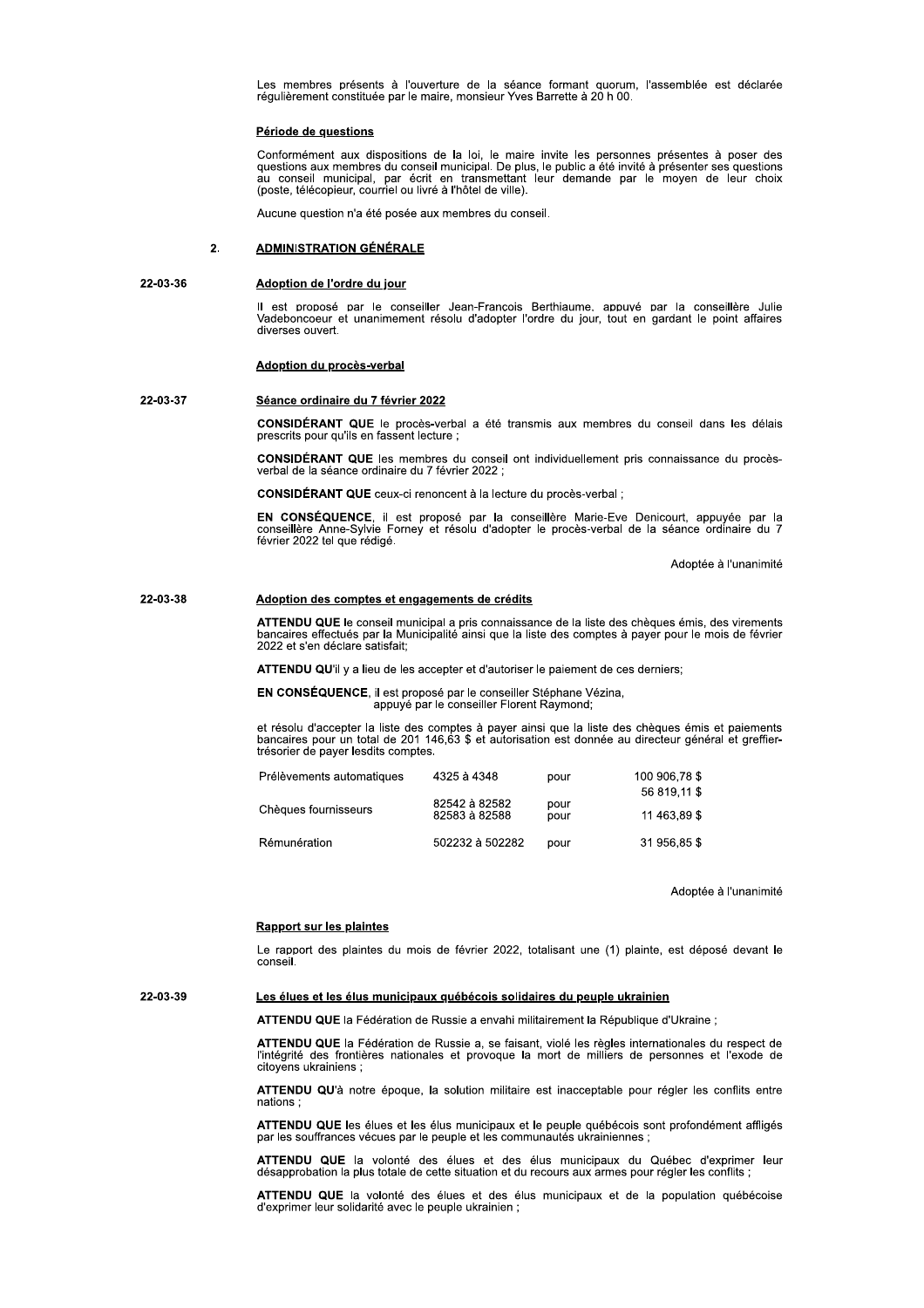ATTENDU QUE les gestes de solidarité de plusieurs municipalités et de nombreux Québécois envers le peuple ukrainien, notamment à travers des dons à la Croix-Rouge;

EN CONSÉQUENCE, il est proposé par la conseillère Marie-Eve Denicourt, appuyée unanimement et résolu :

QUE la municipalité de Saint-Alexandre condamne avec la plus grande fermeté l'invasion de<br>l'Ukraine par la Russie :

QUE la municipalité joigne sa voix au concert des nations pour appeler la Russie à mettre fin à son<br>agression et à retirer toutes ses forces de l'Ukraine et à régler ses différends par la voie de la diplomatie;

QUE la municipalité demande au gouvernement du Canada de prendre toutes les mesures nécessaires pour amener la Russie à abandonner son attitude belliqueuse ;

QUE la municipalité invite ses citoyens à participer à l'effort de solidarité envers le peuple ukrainien :

QUE la municipalité déclare son intérêt à contribuer à cet effort collectif et humanitaire et invite tous les groupes et intervenants à se mobiliser pour organiser l'accueil de ces personnes réfugiées sur notre territoire :

QUE copie de cette résolution soit envoyée au premier ministre du Canada, monsieur Justin Trudeau,<br>à la ministre des Affaires étrangères, madame Mélanie Joly, à la députée de Saint-Jean, madame a la ministra des Antales de la République d'Union de la République d'Unistine Normandin, au premier ministre du Québec, monsieur François Legault, à la députée<br>d'Iberville, madame Claire Samson, à l'ambassade de la Républ nationaux.

Adoptée à l'unanimité

#### 22-03-40 Collation des grades de la Polyvalente Marcel-Landry

Il est proposé par le conseiller Stéphane Vézina, appuyé par la conseillère Marie-Eve Denicourt et<br>résolu de contribuer à la Collation des grades 2022 de la Polyvalente Marcel-Landry pour un montant  $de\ 500,00\$ 

Adoptée à l'unanimité

### 22-03-41 Journée internationale contre l'homophobie et la transphobie

CONSIDÉRANT QUE la Charte québécoise des droits et libertés de la personne reconnaît qu'aucune discrimination ne peut être exercée sur la base de l'orientation sexuelle, de l'identité de genre ou de l'expression de genre;

CONSIDÉRANT QUE le Québec est une société ouverte à toutes et à tous, y compris aux personnes lesbiennes, gaies, bisexuelles et trans (LGBTQ+) et à toutes autres personnes se reconnaissant dans la diversité sexuelle et la

CONSIDÉRANT QUE malgré les récents efforts pour une meilleure inclusion des personnes LGBT. l'homophobie et la transphobie demeurent présentes dans la société;

CONSIDÉRANT QUE le 17 mai est la Journée internationale contre l'homophobie et la transphobie. que celle-ci est célébrée de fait dans de nombreux pays et qu'elle résulte d'une initiative québécoise portée par la Fondation Émergence dès 2003.

**CONSIDÉRANT QU'il** y a lieu d'appuyer les efforts de la Fondation Émergence dans la tenue de cette journée ;

EN CONSÉQUENCE, il est proposé par la conseillère Julie Vadeboncoeur, appuyée par le conseiller Jean-François Berthiaume et résolu

le 17 mai JOURNÉE INTERNATIONALE CONTRE L'HOMOPHOBIE ET LA TRANSPHOBIE et de souligner cette journée en tant que telle ;

DE faire flotter le drapeau arc-en-ciel sur l'hôtel de ville le 17 mai prochain.

Adoptée à l'unanimité

### 22-03-42 Offre de services juridiques - dossiers de la Cour municipale

Il est proposé par le conseiller Florent Raymond, appuyé par la conseillère Anne-Sylvie<br>Forney et résolu de mandater Me Marie-Pierre Bérubé comme procureure de la municipalité de<br>Saint-Alexandre auprès de la Cour municipal

Adoptée à l'unanimité

### 22-03-43 Avril - mois de l'autisme

CONSIDÉRANT QUE le mois d'avril est le Mois de l'autisme pour la Fédération québécoise de *l'autisme* 

CONSIDÉRANT QU'au Québec, le taux de prévalence de l'autisme est en constante augmentation et est estimé à environ 1.5 %;

CONSIDÉRANT QU'en 2014, on recensait plus ou moins de 76 000 personnes autistes au Québec ;

CONSIDÉRANT l'intérêt de la Municipalité de Saint-Alexandre à participer au mouvement Faites briller le Québec en bleu ;

EN CONSÉQUENCE, il est proposé par le conseiller Jean-François Berthiaume, appuyé par la conseillère Anne-Sylvie Forney et résolu :

QUE la Municipalité de Saint-Alexandre décrète le mois d'avril comme étant le mois de l'autisme :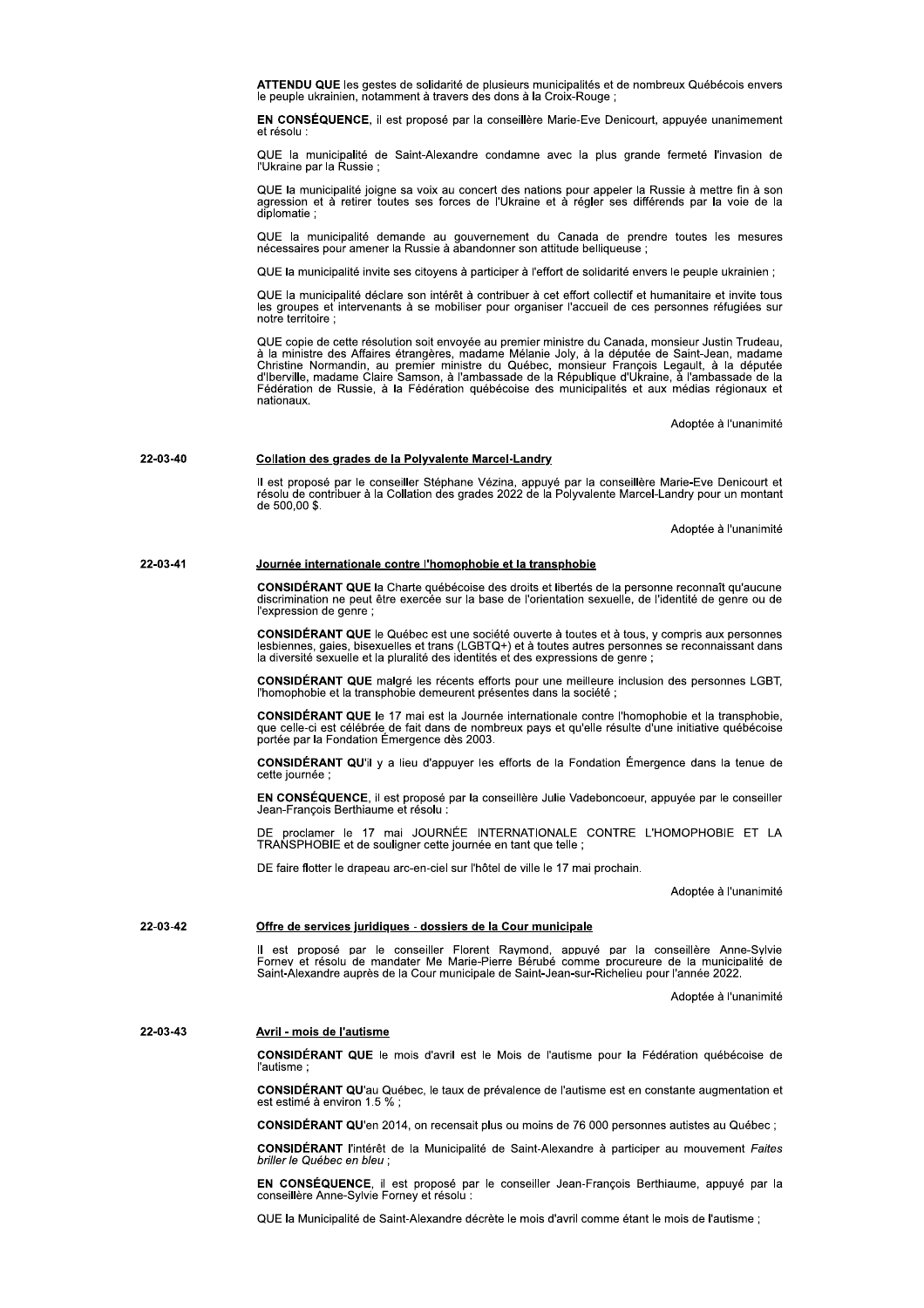QUE la Municipalité de Saint-Alexandre illumine son hôtel de ville en bleu afin de participer au mouvement Faites briller le Québec en bleu;

QUE le conseil municipal invite les Alexandrines et les Alexandrins à illuminer leurs maisons en bleu durant le mois d'avril afin de souligner le mois de l'autisme.

Adoptée à l'unanimité

22-03-44

## Avril - mois de la jonquille

CONSIDÉRANT QUE chaque année, plus de 55 000 Québécois et Québécoises reçoivent un diagnostic de cancer, et que cette annonce représente un choc important qui se répercute dans toutes les sphères de leur vie:

CONSIDÉRANT QUE pour chaque personne touchée, une à trois personnes de son entourage prendront le rôle de proche aidant:

CONSIDÉRANT QU' environ quatre cancers sur dix peuvent être évités en adaptant un mode de vie sain et en mettant en place des politiques de santé qui protègent les Québécois et les Québécoises;

CONSIDÉRANT QUE la survie pour tous les cancers combinés a augmenté de 8%, passant de 55% en 1992 à 63% en 2019, et que c'est grâce au financement de recherches novatrices que nous y<br>sommes parvenus et que nous pouvons poursuivre notre objectif d'un monde sans cancer;

**CONSIDÉRANT QUE** la Société canadienne du cancer est le seul organisme de bienfaisance **Detectional qui vient en aide à tous les Québécois et Québécoises atteints de tous les types de cancer et** leurs proches, à travers la recherche, la prévention, l'accès à un réseau d'aide, l'information basée sur les dernières données probantes et la défense de l'intérêt public;

CONSIDÉRANT QUE la vie est plus grande que le cancer, qu'elle ne se résume pas à un diagnostic.<br>À la chimiothérapie. Aux cicatrices. Par l'entremise de ses programmes, la Société canadienne du<br>cancer aide les Québécois et qualité de vie et un bien-être;

CONSIDÉRANT QUE le mois d'avril est connu comme étant le Mois de la jonquille, qu'il est porteur d'espoir et que la Société canadienne du cancer encourage alors les Québécois et les Québécoises à poser un geste significatif pour les personnes touchées par le cancer;

EN CONSÉQUENCE il est proposé par la conseillère Julie Vadeboncoeur, appuyée par la conseillère Marie-Eve Denicourt et résolu;

DE DÉCRÉTER QUE le mois d'avril est le Mois de la jonquille.

QUE le conseil municipal de la municipalité de Saint-Alexandre encourage la population à accorder généreusement son appui à la cause de la Société canadienne du cancer.

Adoptée à l'unanimité

### 22-03-45 Renouvellement du plan d'entretien annuel Idside-Concerto

Il est proposé par le conseiller Stéphane Vézina, appuyé par le conseiller Florent Raymond et résolu de renouveler le plan d'entretien annuel pour la période du 1er avril 2022 au 31 mars 2023 avec<br>Société Plan de Vol inc./IdSide - Concerto Web/Conseil sans papier au montant de 3 477,99 \$, taxes incluses

Adoptée à l'unanimité

### Dépôt du rapport concernant les formations obligatoires des élus en éthique et déontologie municipaux

Le directeur général et greffier-trésorier, monsieur Marc-Antoine Lefebvre, dépose le rapport des élus ayant déclaré avoir suivi et réussi la formation obligatoire en éthique et déontologie des élus municipaux. Le rapport Denicourt.

### **SÉCURITÉ PUBLIQUE**  $\overline{3}$ .

### Service de sécurité incendie - Rapport

Dépôt du rapport du service de sécurité incendie du mois de février 2022 représentant les sorties suivantes:

- 6 appels incendies et entraides;
- 4 appels premiers répondants.

### **TRANSPORT**  $\mathbf{A}$

### $\overline{5}$ . **HYGIÈNE DU MILIEU**

## Dépôt du rapport annuel de la qualité de l'eau potable 2021

Le directeur général et greffier-trésorier, monsieur Marc-Antoine Lefebvre, dépose le rapport annuel sur la qualité de l'eau potable pour l'année 2021.

### 22-03-46 Acquisition d'un nouveau panneau de contrôle pour une station de pompage située sur la montée Lacroix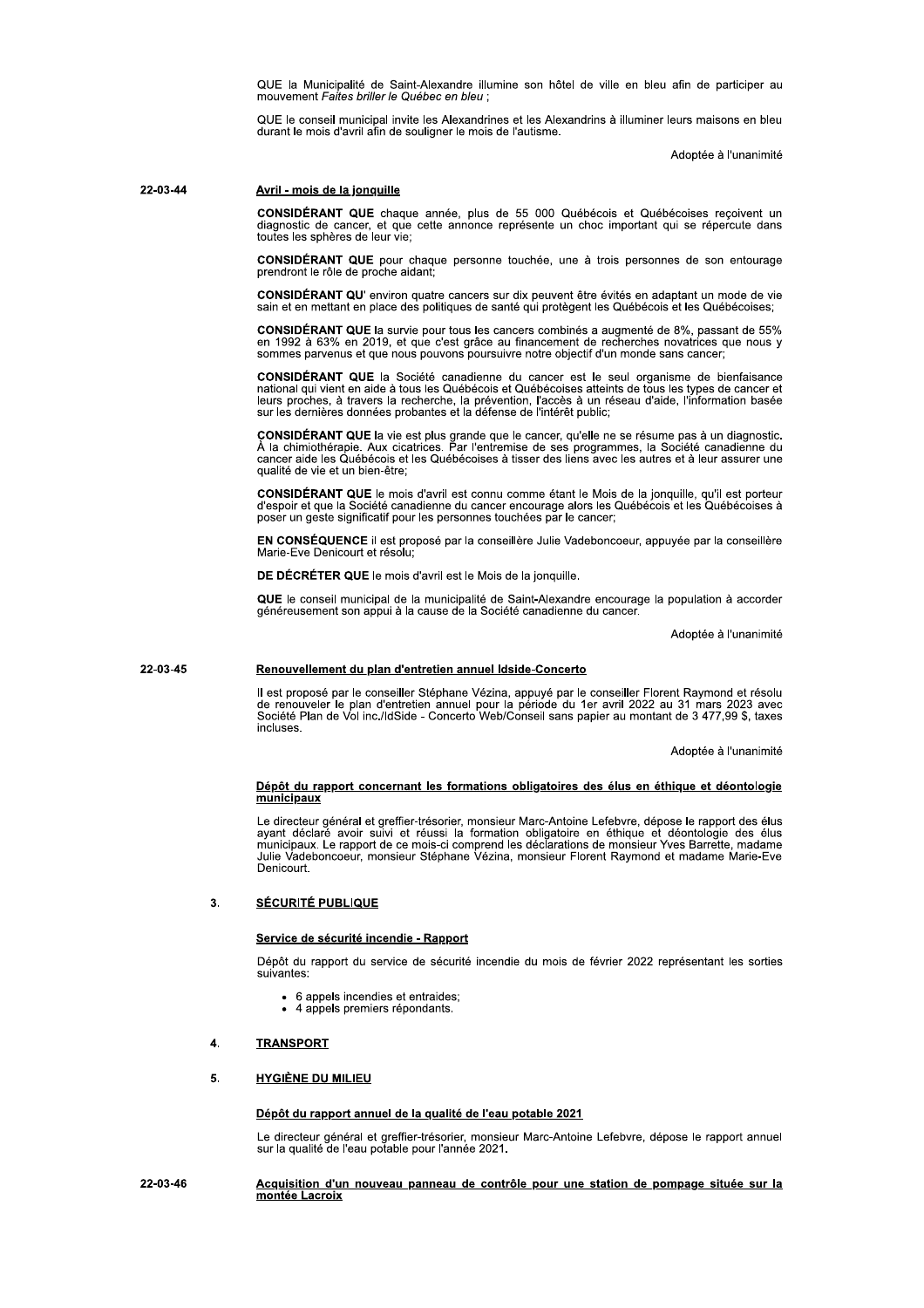Il est proposé par la conseillère Anne-Sylvie Forney, appuyée par le conseiller Stéphane Vézina et<br>résolu d'acquérir un nouveau panneau de contrôle pour la station de pompage située sur la montée<br>Lacroix auprès de Pompex p

Adoptée à l'unanimité

### 22-03-47 Jour de la Terre 2022

Il est proposé par le conseiller Florent Raymond, appuyé par le conseiller Stéphane Vézina et résolu de participer à la campagne du Jour de la Terre, le 22 avril 2022, afin de démontrer notre engagement en faveur de la pro climatiques

Adoptée à l'unanimité

### **SANTÉ ET BIEN-ÊTRE**  $6.$

### AMÉNAGEMENT, URBANISME ET DÉVELOPPEMENT 7.

## Service de l'urbanisme - Rapport

Le rapport des permis du mois de février 2022, émis par Louise Nadeau, inspectrice, totalisant huit (8) permis est déposé au conseil.

### 22-03-48 Recommandation du comité consultatif d'urbanisme pour la dérogation mineure 22-01 lot 6 378 703 (1185, rue St-Charles)

DEMANDEUR : Mme Jade Couturier LIEU : 1185, rue Saint-Charles

ATTENDU le dépôt d'une demande de dérogation mineure visant à régulariser l'emplacement d'une piscine hors terre et l'aménagement d'un escalier extérieur donnant accès au sous-sol en cour avant secondaire:

ATTENDU QUE la demande consiste dans un premier temps à autoriser l'implantation d'une piscine hors terre à 1,26 mètre de l'emprise de la rue alors que le règlement prévoit une distance minimale de 3 mètres en cour avant secondaire :

ATTENDU QU' la piscine hors terre a fait l'objet d'un permis délivré lors d'une période de transition entre l'ancienne et la nouvelle réglementation, entraînant du même coup une confusion quant aux normes applicables en cour avant secondaire et une forme de préjudice à la requérante ;

ATTENDU QUE ce permis mentionnait tout de même une distance minimale de 1,5 mètre, laquelle n'a pas été respectée par l'installateur;

ATTENDU QUE la responsabilité partagée de la municipalité et de la requérante nous amène à être favorable à la demande d'autant plus que le projet est conforme aux objectifs du plan d'urbanisme et qu'il ne porte pas attein propriété;

ATTENDU QUE dans un deuxième temps, le demande visait l'aménagement d'un escalier extérieur donnant accès au sous-sol en cour avant secondaire;

ATTENDU QU' après relecture de la réglementation applicable concernant les escaliers extérieurs Access à un sous-sol et l'interprétation en découlant, il s'avère qu'un tel projet est permis en<br>cour avant secondaire et qu'aucune demande de dérogation ne s'avère qu'un tel projet est permis en<br>cour avant secondaire et q

EN CONSÉQUENCE, il est proposé par la conseillère Anne-Sylvie Forney, appuyée par la conseillère Julie Vadeboncoeur et résolu :

D'APPROUVER la demande de dérogation mineure visant à autoriser l'implantation d'une piscine hors terre à 1,26 mètre de l'emprise de la rue en cour avant secondaire, à la condition sue la clôture soit et reste lattée en tout temps, alors que le règlement prévoit une distance<br>minimale de 3 mètres, le temps que l'analyse d'une modification réglementaire soit complétée;

Adoptée à l'unanimité

22-03-49

Plan d'implantation et d'intégration architecturale (PIIA) numéro 2022-01 - Agrandissement -<br>ajout d'un étage au garage: 138, rue Matis.

DEMANDEUR: M. Philippe Gagné LIEU: 138, rue Matis

ATTENDU le dépôt de la demande d'approbation d'un PIIA pour l'obtention d'un permis de construction pour des travaux d'agrandissement de la résidence;

ATTENDU QUE le projet consiste en l'ajout d'une pièce habitable au-dessus du garage attenant existant;

ATTENDU QUE le projet est assujetti à l'approbation du règlement no 21-382 sur les PIIA, en fonction des objectifs et critères applicables aux travaux de construction ou d'amélioration d'un bâtiment en périmètre urbain;

ATTENDU QUE l'obiectif principale du PIIA au niveau des proiets de construction est de favoriser l'intégration harmonieuse des composantes architecturales afin de former un ensemble cohérent avec le bâtiment existant et les bâtiments des terrains adjacents;

ATTENDU QUE le projet reprend les caractéristiques architecturales et les matériaux de parement extérieur de la résidence existante.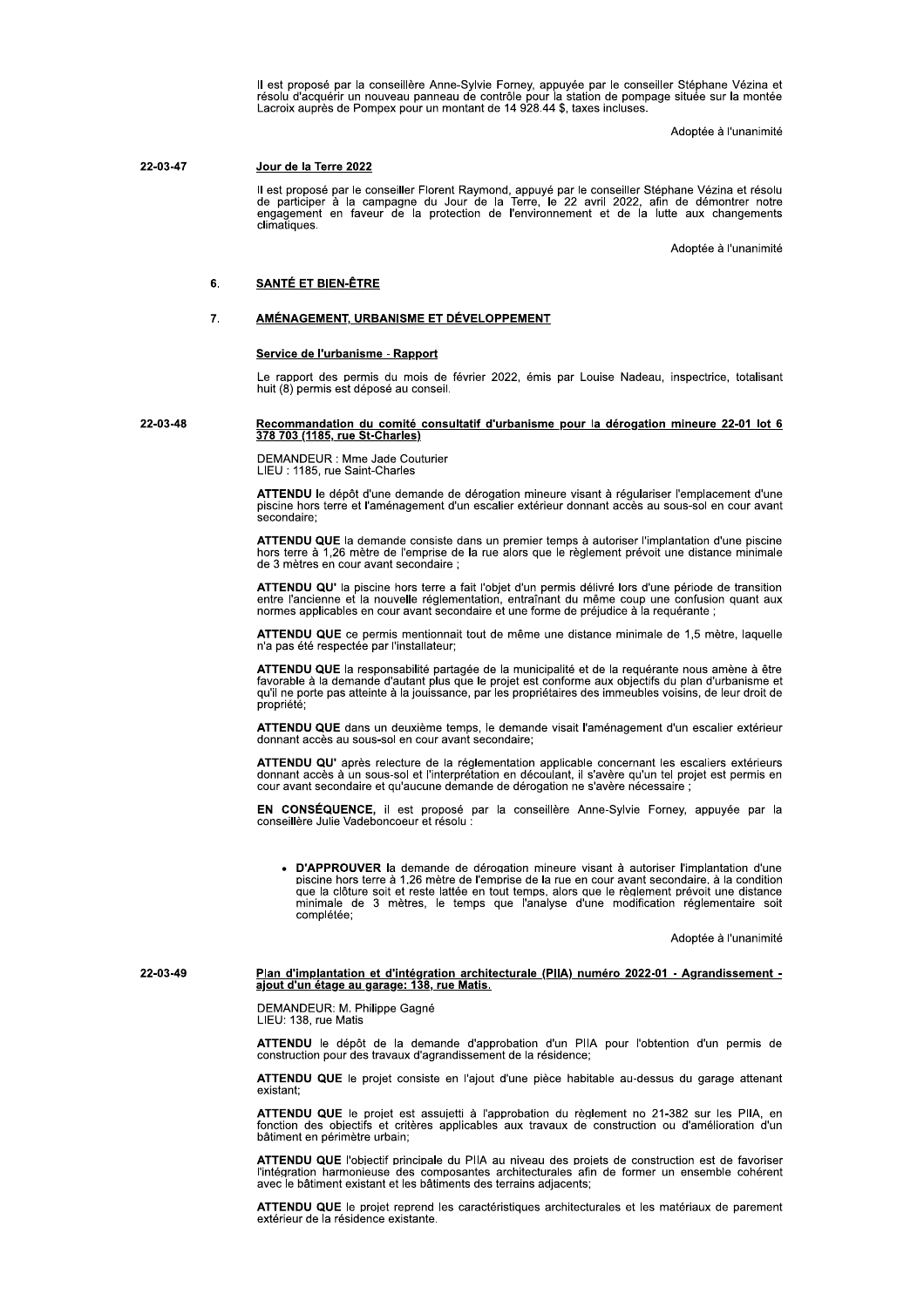ATTENDU QUE le projet atteint les objectifs du règlement no 21-382.

EN CONSÉQUENCE, il est proposé par la conseillère Marie-Eve Denicourt, appuyée par le conseiller Jean-Francois Berthiaume et résolu.

D'APPROUVER la demande de PIIA pour l'obtention d'un permis de construction pour des travaux d'agrandissement de la résidence existante.

Adoptée à l'unanimité

### 8. **LOISIRS ET CULTURE**

## Service des loisirs, culture et communications - Dépôt du rapport

Dépôt du rapport du Service des loisirs, de la culture et des communications présenté par monsieur Marc-Antoine Lefebvre, directeur général et greffier-trésorier.

### 22-03-50 Octroi de contrat - Plans et devis de la butte à glisser

CONSIDÉRANT QUE la Municipalité de Saint-Alexandre a l'intention de construire une butte à glisser dans le parc municipal :

**CONSIDÉRANT QUE** la Municipalité de Saint-Alexandre à inviter quatre soumissionnaires à soumettre leurs prix pour la réalisation des plans et devis du projet ;

CONSIDÉRANT QUE la Municipalité de Saint-Alexandre a reçu une seule soumission dans les délais impartis et que celle-ci est conforme :

EN CONSÉQUENCE, Il est proposé par le conseiller Jean-François Berthiaume, appuyé par la<br>conseillère Marie-Eve Denicourt et résolu d'accorder le mandat pour les plans et devis de la butte à glisser à Conception Paysage pour un montant de 31 900\$ plus les taxes applicables.

Adoptée à l'unanimité

### 22-03-51 CPA Bedford - Commandite pour programme souvenir

Il est proposé par le conseiller Florent Raymond, appuyé par la conseillère Anne-Sylvie<br>Forney et résolu de participer au programme du CPA de Bedford pour une commandite avec notre logo municipal au montant d'environ 325 \$.

Adoptée à l'unanimité

### 22-03-52 Frigo-partage

Il est proposé par la conseillère Julie Vadeboncoeur, appuyée par le conseiller Stéphane Vézina et résolu :

DE permettre l'installation du Frigo Partage à l'emplacement choisi ;

D'appuyer financièrement le projet Frigo Partage en défrayant les coûts d' installation électrique qui sont estimés à 550\$, plus les taxes applicables ;

DE défraver les frais de consommation annuels engendrés par l'utilisation du réfrigérateur estimés à 40 \$ par année.

Adoptée à l'unanimité

### 22-03-53 Augmentation du budget pour l'organisation de pique-niques culturels

Il est proposé par la conseillère Julie Vadeboncoeur, appuyée par la conseillère Marie-Eve<br>Denicourt et résolu d'augmenter le budget pour l'organisation des pique-niques culturels de 350\$, pour un total de 4 350\$.

Adoptée à l'unanimité

### $\mathbf{q}$ **RETOUR DES COMITÉS**

Madame Anne-Sylvie Forney a fait un retour sur la rencontre du comité environnement au sujet du projet du rang St-Joachim et de la journée pour la distribution d'arbres qui aura lieu au mois de mai.

Monsieur Stéphane Vézina a fait un retour sur le comité du parc des loisirs du projet de butte à glisser et d'une consultation publique qui aura lieu au printemps.

Madame Julie Vadeboncoeur a fait un retour sur le comité développement social et des différentes activités à venir tel que les pic-nics et les conférences.

### $10<sub>1</sub>$ **AFFAIRES DIVERSES**

Aucune affaire diverse

### $11.$ **CORRESPONDANCE**

Dépôt de la liste de correspondance du mois de février 2022.

### $12.$ PÉRIODE DE QUESTIONS

Aucune question n'a été posée aux membres du conseil.